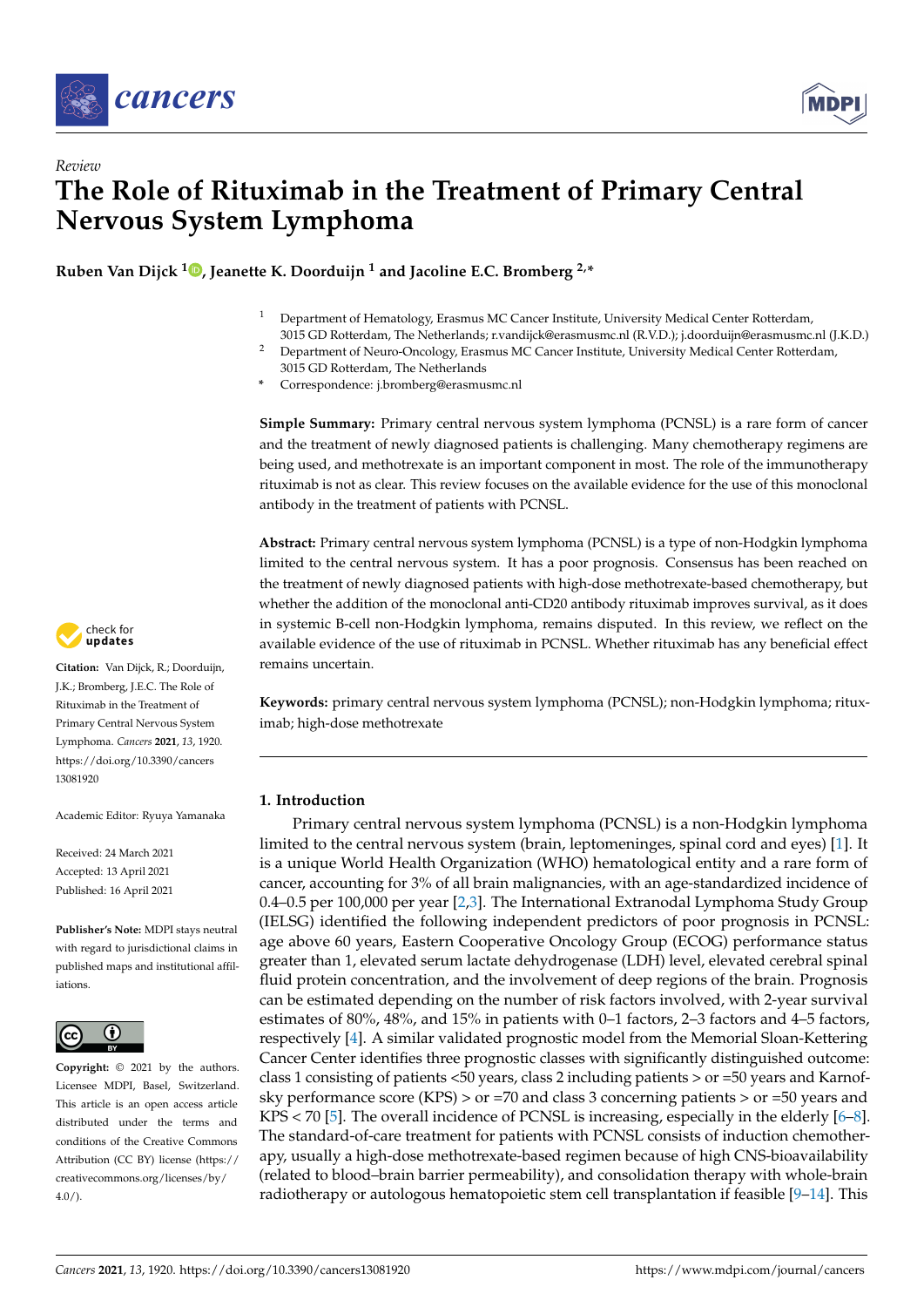treatment has improved prognosis, but patient outcomes remain poor as compared to other forms of extranodal diffuse large B-cell lymphoma [\[15,](#page-7-7)[16\]](#page-7-8). There is no consensus on the approach for relapsed PCNSL disease [\[17,](#page-7-9)[18\]](#page-7-10).

In the treatment of systemic B-cell non-Hodgkin lymphoma, the introduction of the chimeric monoclonal antibody rituximab, targeting the cell surface molecule CD20, has improved outcomes considerably, and the combination of chemo- and immunotherapy has become the standard of care [\[19](#page-7-11)[–21\]](#page-7-12). The value of this therapy in PCNSL, however, remains uncertain, and the scarcely available evidence is not definitive. One of the main concerns of such use is whether intravenously administered rituximab, a relatively large molecule, reaches sufficient levels in the central nervous system to exert adequate efficacy. A disrupted blood–brain barrier secondary to lymphoma infiltration might theoretically be more permeable [\[22,](#page-7-13)[23\]](#page-7-14), and together with its proven beneficial effect in systemic Bcell non-Hodgkin lymphoma, might constitute improved outcomes in rituximab-treated PCNSL patients. Here, we summarize and reflect on the available evidence related to the use of rituximab in the treatment of PCNSL.

#### **2. Materials and Methods**

We searched the MEDLINE database for data published on this subject between the initial US Food and Drug Administration approval of rituximab on 26 November 1997 and 1 March 2021, with the following Medical Subject Headings (MeSH) search terms: "Lymphoma, Non-Hodgkin" (MeSH) or "non-Hodgkin lymphoma" (all fields) and "Central Nervous System" (Mesh) or "central nervous system" (all fields) and "primary central nervous system lymphoma"(all fields) or "PCNSL"(all fields) and "Rituximab" (MeSH) or "rituximab"(all fields) and "Randomized Controlled Trial" (publication type). Criteria for inclusion in systematic analysis were all randomized controlled trials that compared outcomes between a rituximab-treated group and a group receiving the same treatment without rituximab in newly diagnosed PCNSL patients (= or >18 years of age) without a history of systemic lymphoma or prior treatment for PCNSL. The diagnosis must be neuropathologically confirmed. The main criteria for exclusion were studies that included patients with human immunodeficiency virus seropositivity or other forms of immunodeficiency, the presence of systemic lymphoma and prior treatment for PCNSL or refractory disease where rituximab was not given as first-line treatment. No eligibility restrictions based on performance status were considered. Outcomes of interest were overall survival, defined as the time from randomization to death due to any cause, and progression-free survival, defined as time from randomization to the progression of lymphoma, or eventfree survival, defined as the time from randomization to a complication or event that treatment was intended to prevent. Only papers with an abstract written in English were taken into consideration. This query resulted in 690 records, which were screened on title and abstract, and after the exclusion of 682 records for obvious ineligibility (main causes for exclusion at this point were: no mention of PCNSL, no use of rituximab, presence of systemic lymphoma, and no randomized controlled trial), the remaining 8 reports were assessed for eligibility. Six of these were deemed ineligible due to reasons mentioned in Figure [1.](#page-2-0) Ultimately, two randomized controlled trials in which newly diagnosed patients with PCNSL and no history of systemic lymphoma were randomized in first-line treatment between a rituximab-containing chemotherapy group and a control group given the same treatment without rituximab, which were eligible for further analysis. These two randomized controlled trials (IELSG32-trial and HOVON/ALLG-trial) are compared in Table [1.](#page-2-1) The meta-analysis of this evidence and multiple reviews of the literature are available and discussed below.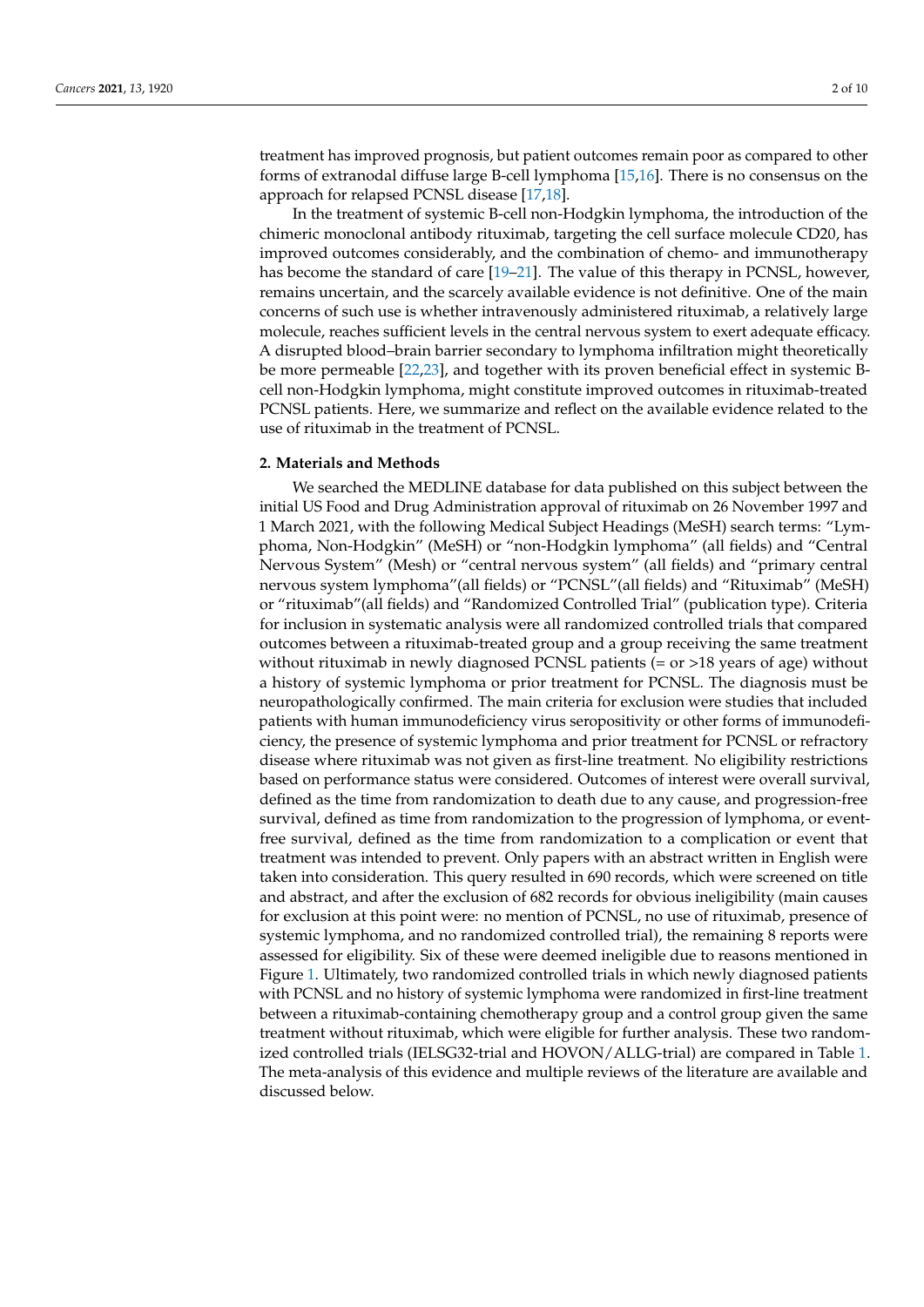<span id="page-2-0"></span>

Reviews and Meta-Analyses (PRISMA) guidelines. **Figure 1.** Flow diagram of systematic review according to Preferred Reporting Items for Systematic

<span id="page-2-1"></span>**Table 1.** Overview of the randomized controlled trials on the effect of rituximab in primary central **Table 1.** Overview of the randomized controlled trials on the effect of rituximab in primary central nervous system lymphoma (PCNSL).

| <b>Study Parameters</b>   | IELSG32                                | <b>HOVON 105/ALLG</b>                 |
|---------------------------|----------------------------------------|---------------------------------------|
| Study design              | Multicenter randomized phase II        | Multicenter randomized phase III      |
| Recruitment period        | 2010-2014                              | 2010-2016                             |
| Median age (years)        | 57                                     | 61                                    |
| Sample size               | 227                                    | 200                                   |
| Median follow-up (months) | 30                                     | 32.9                                  |
| Intervention group        | $MTX + cytarabine + rituximab$         | $MBVP + rituximab$                    |
| Control group             | $MTX + cytarabine$                     | <b>MBVP</b>                           |
| Consolidation             | <b>WBRT</b> or ASCT                    | Cytarabine and WBRT $1$               |
|                           | CR 30% in rituximab                    | 1y-EFS 52% in rituximab               |
| Primary endpoint          | CR 23% in control                      | 1y-EFS 49% in control                 |
|                           | HR 0.74, 95% CI 0.43-1.29, $p = 0.29$  | HR 1.00, 95% CI 0.70-1.43, $p = 0.99$ |
|                           | 2y-PFS 46% in rituximab                | 2y-OS 71% in rituximab                |
| Secondary endpoint        | 2y-PFS 36% in control                  | 2y-OS 65% in control                  |
|                           | HR 0.52, 95% CI 0.32–0.86, $p = 0.051$ | HR 0.93, 95% CI 0.59-1.44, $p = 0.74$ |
| Conclusion                | No beneficial effect of rituximab      | No beneficial effect of rituximab     |

HR O.52, 95% CONSIDERED TO CONSIDER THE OCCUPATION OF CONSIDERATION CONSIDERED IN THE OCCUPATION OF THE ORDER OF THE ORDER OF THE ORDER OF THE ORDER OF THE ORDER OF THE ORDER OF THE ORDER OF THE ORDER OF THE ORDER OF THE O remission rate; EFS = event-free survival; PFS = progression-free survival; OS = overall survival. teniposide, prednisone; WBRT = whole-brain radiotherapy; ASCT = autologous hematopoietic stem cell transplantation; CR = complete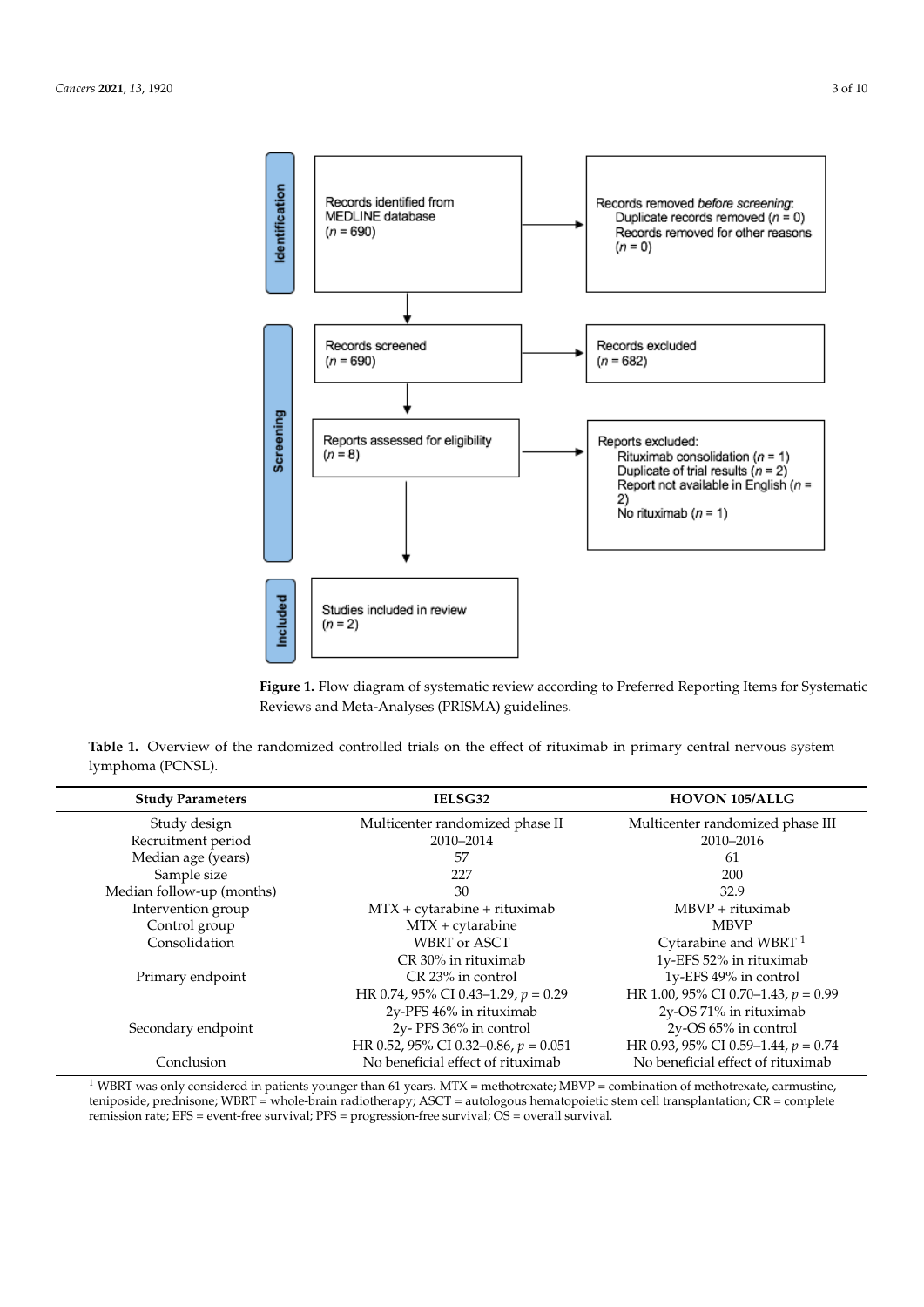### **3. Review of the Literature**

#### *3.1. Randomized Controlled Trials*

The first randomized controlled trial on this subject was published in the "Lancet Hematology" by members of the International Extranodal Lymphoma Study Group (IELSG) in 2016 [\[24\]](#page-8-0). It was a multi-center randomized phase II trial (IELSG32), in which 227 HIVnegative immunocompetent patients aged 18–70 years with newly diagnosed PCNSL and measurable disease were included between February 2010 and August 2014. These subjects were randomized to receive four courses of methotrexate 3.5  $g/m^2$  on day 1 plus cytarabine 2 g/m<sup>2</sup> twice daily on days 2 and 3 (group A); or the same combination plus two doses of rituximab 375 mg/m<sup>2</sup> on days –5 and 0 (group B); or the same methotrexate– cytarabine–rituximab combination plus thiotepa 30 mg/m<sup>2</sup> on day 4 (group C), with the three groups repeating treatment every three weeks. The choice of consolidation therapy in the case of responsive disease was a result of second randomization: whole-brain radiotherapy or autologous hematopoietic stem cell transplantation. The primary endpoint of the first randomization was the complete response (CR) rate after the induction of chemo(immuno)therapy; the secondary endpoint was progression-free survival. When focusing on the effect of rituximab as systemic treatment for PCNSL by comparing the standard-of-care chemotherapy (group A) and standard-of-care chemotherapy plus rituximab (group B), no statistically significant difference in CR rate (HR 0.74, 95% CI 0.43–1.29,  $p = 0.29$  can be discerned. At a median follow-up of 30 months, however, the difference in overall response rate (complete response and partial response) between these groups is statistically significant (HR 0.69, 95% CI 0.54–0.88, *p* = 0.010). While results for 2-year progression-free survival show a strong trend toward favoring rituximab treatment, they were not statistically significant, but only by a slight margin (HR 0.52, 95% CI 0.32–0.86,  $p = 0.051$ ). The difference in overall survival was not statistically significant (HR 0.63, 95% CI 0.42–1.02,  $p = 0.095$ ). The combination of methotrexate, cytarabine, rituximab and thiotepa (group C), known as the MATRix-protocol, was associated with a significantly better CR-rate, progression-free and overall survival, as compared to standard-of-care methotrexate-base chemotherapy. Interestingly, the authors note that the reported CR rate (primary endpoint) and overall survival in the methotrexate–cytarabine group was unusually poor, compared to results from the IELSG20 trial (CR rate 23% as compared to 46% in the IELSG20 trial, which is similar to the reported 49% CR rate in the MATRix-group), making it a poor comparator arm [\[25\]](#page-8-1). In conclusion, the results of this study show that, in the treatment of PCNSL, the addition of rituximab to methotrexate-based chemotherapy is not associated with better CR-rates nor with better progression-free and overall survival.

The second randomized controlled trial investigating the effect of rituximab in the treatment of PCNSL was published in "Lancet Oncology" in 2019 [\[26\]](#page-8-2). It was a multicenter randomized phase III trial (HOVON 105/ALLG NHL 24) including, in the period between August 2010 and May 2016, 200 non-immunocompromised patients with newly diagnosed PCNSL aged 18 to 70 years. The subjects were randomly assigned to receive methotrexatebased chemotherapy with or without rituximab, each 28-day cycle consisting of intravenous methotrexate 3 g per m<sup>2</sup> on days 1 and 15; intravenous carmustine 100 mg per m<sup>2</sup> on day 4; intravenous teniposide 100 mg per  $m<sup>2</sup>$  on days 2 and 3; and oral prednisone 60 mg per m<sup>2</sup> on days 1–5 (the methotrexate, carmustine, teniposide, prednisone (MBVP) combination); with or without intravenous rituximab 375 mg per  $m<sup>2</sup>$  on days 0, 7, 14, and 21 in cycle one and days 0 and 14 in cycle two. Consolidation therapy in case of responsive disease consisted of high-dose cytarabine (all patients) and whole-brain radiotherapy only in younger patients (up until the age of 60 years), with the risk of radiation-induced neurotoxicity taken into account. The primary endpoint in this study was event-free survival, with an event defined as the absence of complete response or unconfirmed complete response at the end of all protocol treatment, or relapse or death after previous complete response or unconfirmed complete response. Secondary endpoints included overall survival, toxicity and the proportion of patients achieving a response after induction or consolidation chemotherapy and after completion of radiotherapy. Event-free survival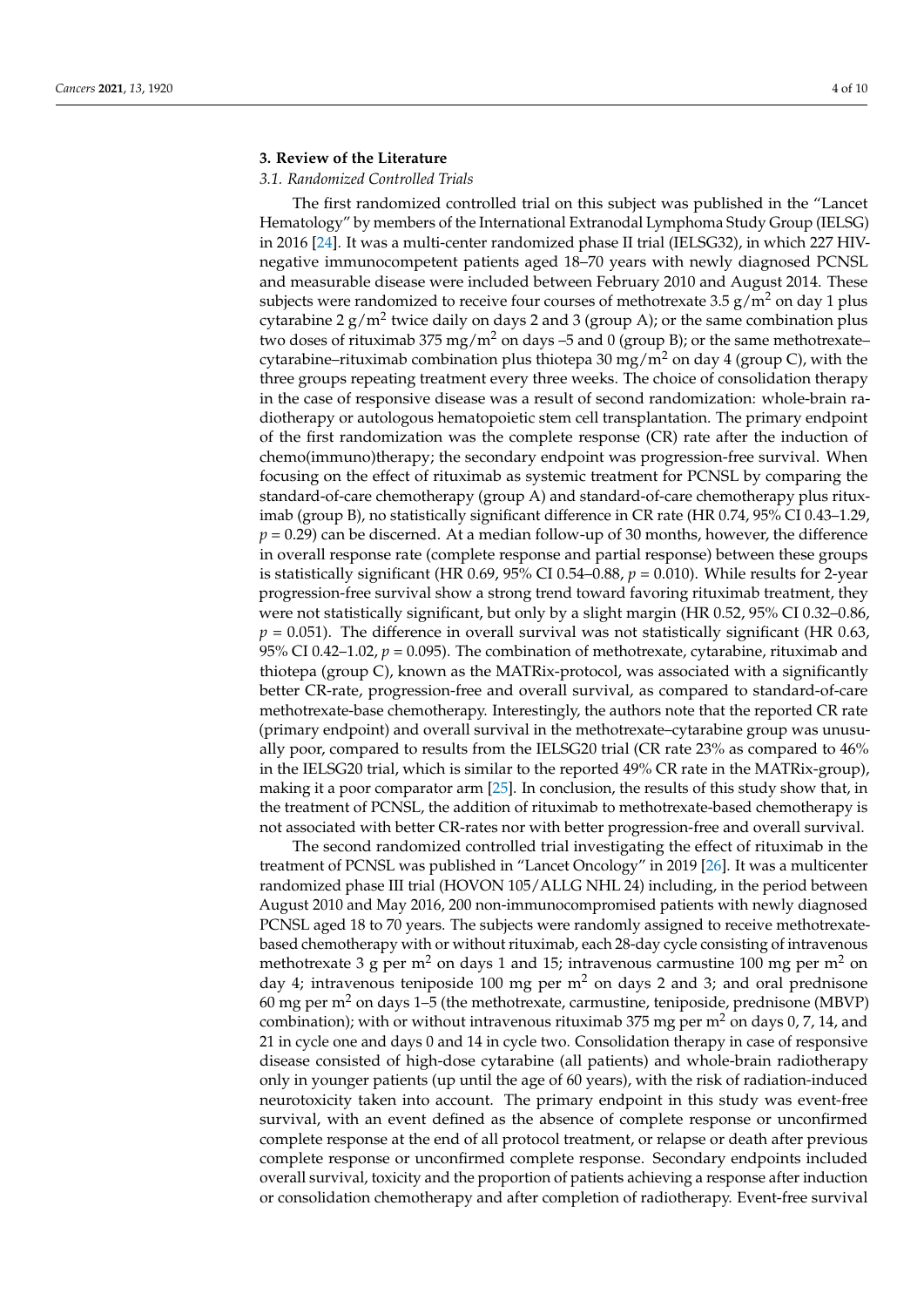at 1 year was 49% (95% CI 39–58) in the MBVP group and 52% (42–61) in the rituximabtreated group (HR 1.00, 95% CI 0.70–1.43,  $p = 0.99$ ), showing no added benefit of rituximab to standard chemotherapy with methotrexate, carmustine, teniposide and prednisone. There was also no statistically significant difference in secondary endpoints between both groups. Overall survival at 1, 2, and 3 years was 79% (95% CI 69–86), 65% (55–74), and 61% (51–71), respectively, for the MBVP group, and 79% (69–85), 71% (60–79), and 58% (46–68), respectively, for the R-MBVP group (HR 0.93, 95% CI 0.59–1.44, *p* = 0.74). The authors note similar toxicity between both groups. It is noteworthy that in an unplanned subgroup analysis, however, a possible beneficial effect was found in younger patients (those receiving consolidation with whole-brain radiotherapy up to 60 years of age) as compared to the older ones, with a better median event-free and progression-free survival favoring the rituximab-treated group in the former. In this group, median event-free survival was 19.7 months (95% CI 6.5–not reached) for the MBVP group and 59.9 months (41.4–not reached) for the R-MBVP group (HR 0.56, 95% CI 0.31–1.01, *p* = 0.054). On the other hand, patients older than 60 years had a median event-free survival of 8.3 months (95% CI 4.2–24.8) for the MBVP group and 4.2 months (3.5–10.5) for the R-MBVP group (HR 1.42,  $95\%$  CI 0.90–2.23,  $p = 0.13$ ). A similar difference between both groups was noted for progression-free survival. However, there was no significant difference in overall survival. Lower than expected event-free survival was attributed to the high median age of 61 years as compared to other studies. The authors concluded that they have not proven a beneficial effect of adding rituximab to the chemotherapy treatment of newly diagnosed PCNSL patients.

Further data from two randomized controlled trials from China are available, however, given that their manuscripts were written in Mandarin and only the abstracts were in English, we were not able to evaluate them on the quality of their study protocol, and thus we will not include them in further discussion. The first group included 100 patients with PCNSL diagnosed in one center and randomly assigned to a targeted treatment group (high-dose methotrexate and rituximab) or a control treatment group of high-dose methotrexate and whole-brain radiotherapy. Among the patients in the rituximab-treated group, 66% reached complete remission, as compared to 58% of patients in the comparator arm, with a median progression-free survival of 28 months in the former group and 11 months in the latter [\[27\]](#page-8-3). The second study, also a single-center trial, included 58 patients and randomly assigned them to the same treatment groups; high-dose methotrexate and rituximab versus high-dose methotrexate and whole-brain radiotherapy. They mention a significant difference in response rates and survival rates, favoring the rituximab-treated group, with one- and three-year survival rates in the rituximab-treated group of 86% and 62%, respectively, as compared to 58% and 31% in the control group [\[28\]](#page-8-4). Both studies mention rituximab as a valuable treatment option in PCNSL patients, but due to their study design, a pure rituximab effect cannot be distilled from these results.

#### *3.2. Data from Cohort Analyses*

Data from historical and prospective cohort analyses show a potential beneficial effect of adding rituximab to the systemic treatment of PCNSL, although being only speculative in the absence of a randomized control group [\[29–](#page-8-5)[36\]](#page-8-6). A non-exhaustive overview was given in Table [2.](#page-5-0) This overview is not a result of a systematic analysis of the literature. As with all cohort analysis, these results are not validated with a randomized control group and clinicians must be prevented from drawing major conclusions on the efficacy of rituximab in PCNSL treatment from these data. They can, however, show that combination treatment with chemotherapy and rituximab is at least feasible [\[29](#page-8-5)[–38\]](#page-8-7) and not related to major differences in toxicity.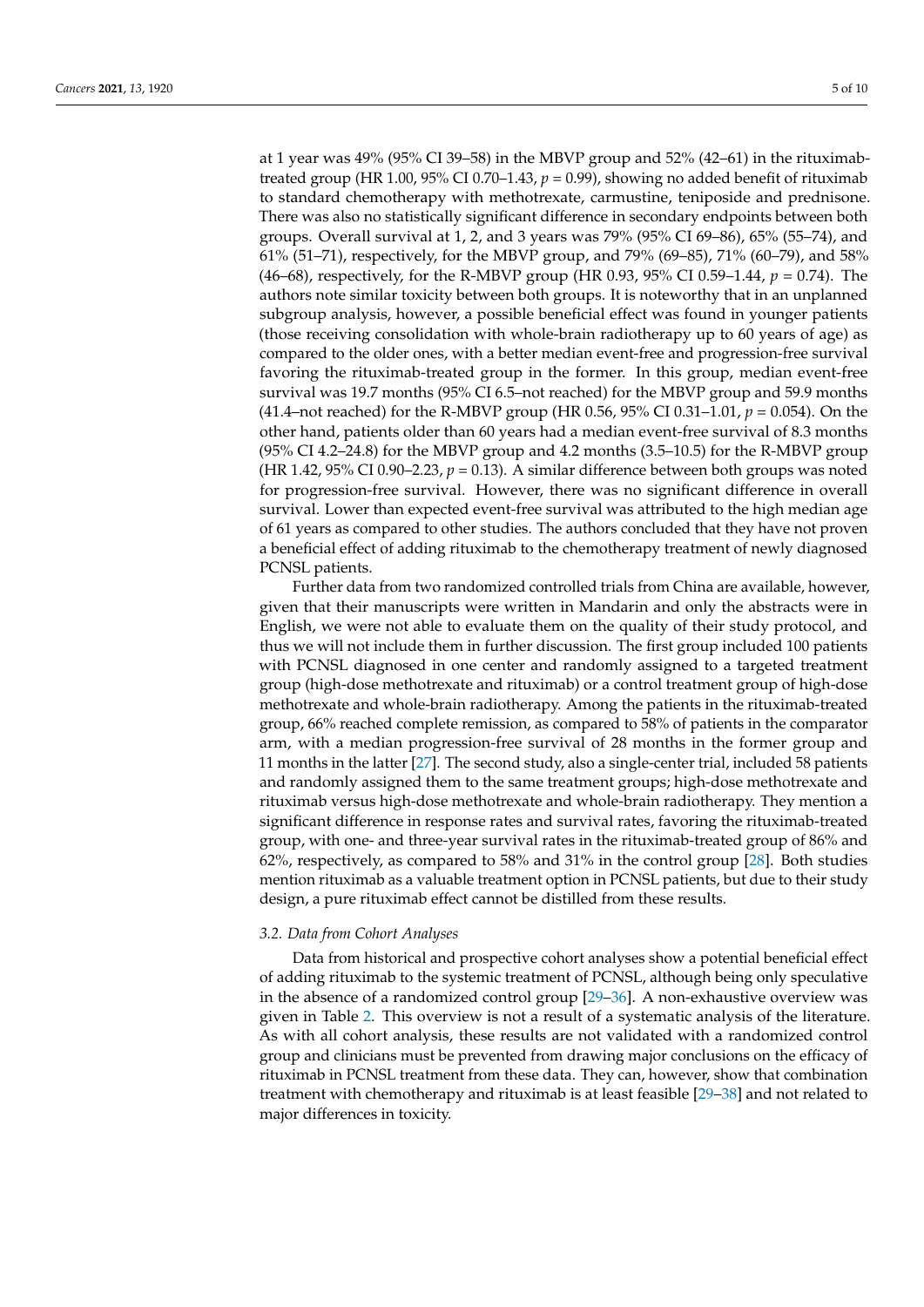| III FUNDL.           |                                            |                                         |                                        |                                        |
|----------------------|--------------------------------------------|-----------------------------------------|----------------------------------------|----------------------------------------|
| Publication          | Outcome in Experience without<br>Rituximab | Outcome in Experience with<br>Rituximab | Number of<br><b>Patients in Cohort</b> | Recruitment<br><b>Period of Cohort</b> |
| Kansara et al. [29]  | MTX 5y-OS 38%                              | $MTX + R 5y-OS 38%$                     | 74                                     | 2000–2013                              |
| Birnbaum et al. [30] | MTX + IFO median PFS 18 months             | $MTX + IFO + R$ median PFS 30 months    | 36                                     | 2007-2010                              |
| Holdhoff et al. [31] | MTX median PFS 5 months                    | $MTX + R$ median PFS 27 months          | 81                                     | 1995–2012                              |
| Mocikova et al. [32] | MPV median PFS 10.9 months                 | $MPV + R$ median PFS 22.9 months        | 164                                    | 2002–2012                              |

 $R-MCP 3y-OS 31%$ 

<span id="page-5-0"></span>**Table 2.** Overview (non-exhaustive) of historical [\[29](#page-8-5)[–33\]](#page-8-8) and prospective [\[34](#page-8-9)[–36\]](#page-8-6) cohort analysis on the effect of rituximab in PCNSL.

MTX = methotrexate; R = rituximab; OS = overall survival; IFO = ifosfamide; PFS = progression-free survival; MPV = methotrexate, procarbazine, vincristine; MCP = methotrexate, procarbazine, lomustine.

Madle et al. [\[33\]](#page-8-8) Systemic treatment 3y-OS 40% Systemic treatment + R 3y-OS 78% 81 2000–2011<br>Morris et al. [34] 82002–2009 Morris et al. [\[34\]](#page-8-9) **1989 12:00 12:00 12:00 12:00 12:00 12:00 12:00 12:00 12:00 12:00 12:00 12:00 12:00 12:00 1**<br>Shah et al. [35] Shah et al. [35] **12:00 12:00 12:00 12:00 12:00 12:00 12:00 12:00 12:00 12:00 12:00 12:00 12:** Shah et al. [\[35\]](#page-8-13) Shah et al. [35] 2002–2005<br>
Fritsch et al. [36] Shah et al. [36] Shah et al. [36] Shah et al. [36] Shah et al. [36] Shah et al. [36] Shah et al. [36] Shah et al. [36] Shah et al. [36] Shah et al. [36] Shah

#### **4. Discussion**

The role of the anti-CD20 monoclonal antibody rituximab in the first-line treatment of PCNSL remains uncertain [\[39\]](#page-8-14) and the aforementioned evidence cannot support a definitive conclusion. Questions have been raised whether the large molecule rituximab could sufficiently penetrate the blood–brain barrier and exert a therapeutic effect on the central nervous system. It was postulated that the efficacy of intravenously administered rituximab in PCNSL was thus limited by the blood–brain barrier, with the cerebrospinal fluid concentration reaching only 0.1% of serum concentration after intravenous administration [\[40\]](#page-8-15). Several preclinical studies have thus investigated the potential use of intrathecal administration of rituximab and other antibodies to bypass the limiting effect of the blood–brain barrier [\[41](#page-8-16)[–44\]](#page-8-17) and hypothesized the possibility of a beneficial immunotherapeutic effect within the neuroaxis [\[45\]](#page-9-0). Limited data, however, suggest that the blood–brain barrier in patients with leptomeningeal disease secondary to lymphoma infiltration is, at least temporarily, disrupted, allowing for higher cerebral spinal fluid concentrations of systemically introduced rituximab [\[35\]](#page-8-13). This hypothesis, together with its proven beneficial effect in systemic B-cell non-Hodgkin lymphoma, was the starting point for further research. Retrospective analyses had already been suggestive of improved survival in rituximabtreated PCNSL patients, as mentioned above. To this date, however, only two randomized controlled trials, the IELSG32-trial and the HOVON/ALLG-trial (Hemato-Oncology foundation for adults in the Netherlands/Australasian leukaemia and lymphoma group), have prospectively investigated the role of rituximab in newly diagnosed PCNSL patients. The IELSG32-trial showed no beneficial effect on CR rates, progression-free and overall survival by solely adding rituximab to a high-dose methotrexate-based chemotherapy regimen, although the difference in progression-free survival showed a trend of borderline significance. The HOVON-105 trial also failed to show an added benefit of rituximab relating to event-free and overall survival in PCNSL treatment.

A systematic review and meta-analysis of these data was published by Schmitt and colleagues in "Hematological Oncology" in 2019 [\[46\]](#page-9-1). Their pooled analysis of the two randomized controlled trials mentioned above (IELSG32 and HOVON/ALLG) concluded that rituximab-treated PCNSL patients showed a better progression-free survival but no benefit in overall survival as compared to standard methotrexate-based chemotherapy-treated patients (for progression-free survival HR 0.65, 95% CI 0.45–0.95; for overall survival HR 0.76, 95% CI 0.52–1.12). These results indicate a possible benefit of rituximab with low certainty. Furthermore, the use of rituximab did not result in more grade 3 or 4 toxicity nor any surplus treatment-related mortality, but neither study in their primary publication mentions any data on quality of life. Their results are further nuanced by mentioning the low certainty of evidence due to imprecise estimates, unexplained heterogeneity, a poorly preforming comparator arm in the IELSG32-trial, and a risk of bias in the assessment of progression-free survival (endpoints in both studies were dependent on MRI interpretation). In another meta-analysis, by Song and colleagues, who included retrospective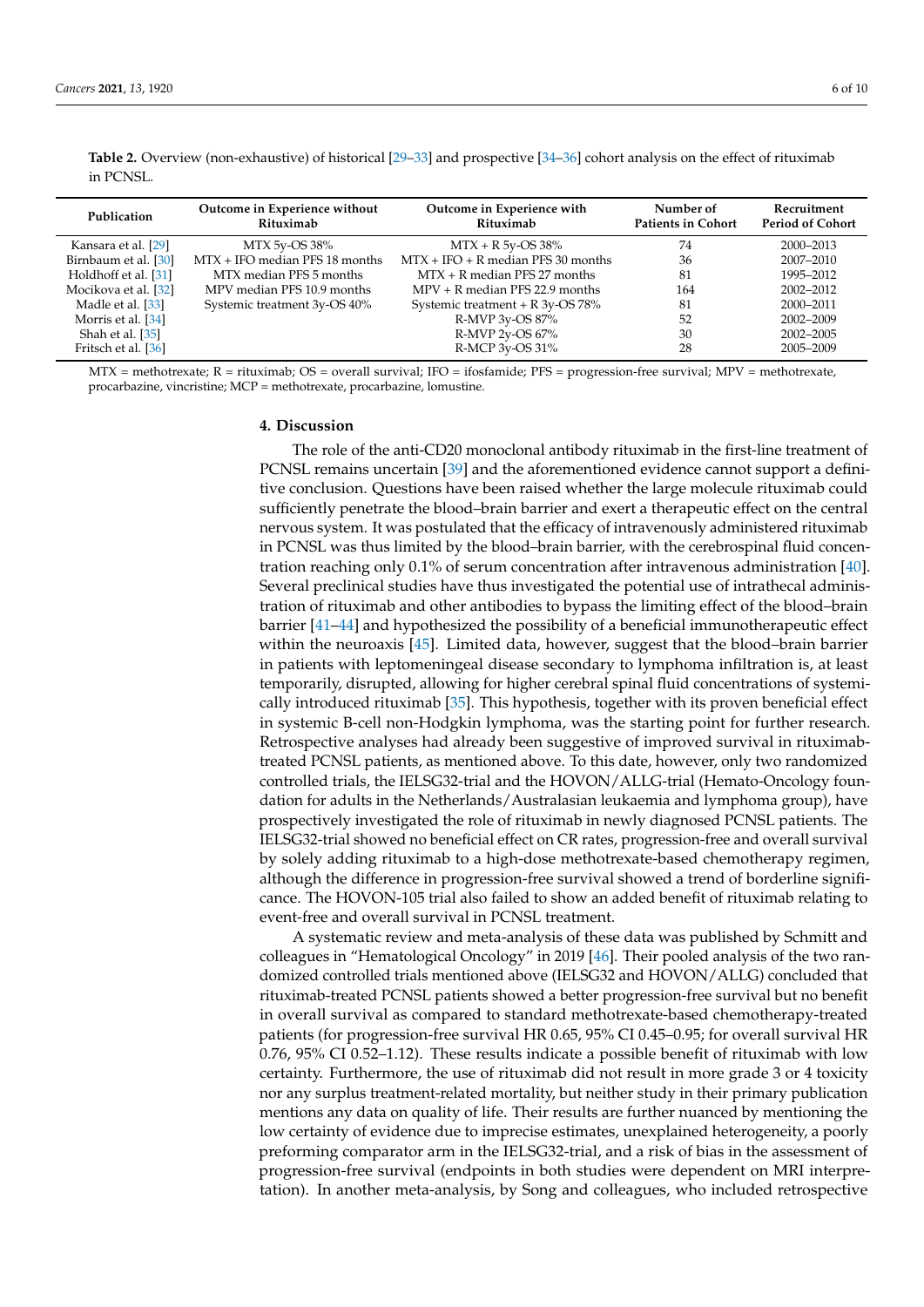data, the use of rituximab was closely correlated with a higher 5-year progression-free (OR 2.54, 95% CI 1.64–3.93, *p* < 0.0001) and 5-year overall survival (OR 2.87, 95% CI 2.02–4.08, *p* < 0.00001) [\[47\]](#page-9-2). However, the inclusion of retrospective data, with its associated publication bias and other risks of biases, makes this a less reliable estimate.

The subgroup analysis in the HOVON-trial, suggesting a beneficial effect on event-free survival in younger rituximab-treated patients (up to the age of 60 years), concerned only small groups (47 patients in each arm) and this was an unplanned post hoc analysis. All these patients were consolidated with whole-brain radiotherapy, and during this period received no rituximab. However, rituximab serum levels are known to persist for longer periods of time [\[48\]](#page-9-3). It is then postulated by the authors that the surplus event-free survival effect in this group might be related to a renewed uptake of residual systemic rituximab in the central nervous system, when the blood–brain barrier is again disrupted secondary to whole-brain radiotherapy. This, however, remains conjecture, and no grand conclusions can be drawn from such a post hoc analysis. Follow-up data concerning overall survival in this study could possibly show whether the improvement in event-free survival in this subgroup also results in a difference in overall survival. There is a need for future randomized studies powered to evaluate specific subpopulations of PCNSL patients to better identify those who could benefit from rituximab.

Given that the effect of rituximab on survival endpoints in the treatment of PCNSL continues to be uncertain, clinical decision making should also be guided by data on treatment-related toxicity, neurocognitive functioning and quality-of-life [\[49–](#page-9-4)[51\]](#page-9-5). Recently, these data on health-related quality of life (HRQoL) from the HOVON/ALLG-trial have been published [\[52\]](#page-9-6). In a follow-up period of 24 months after the completion of treatment, in 80% of the original study population, the addition of rituximab to standard chemotherapy did not impact the HRQoL. Lymphoma treatment as a whole resulted in clinically relevant improvements in functioning and well-being, as compared with baseline. The effects of whole-brain radiotherapy consolidation on neurocognitive functioning and HRQoL remain outside the scope of this article, but the authors surprisingly did not report a deterioration of HRQoL nor neurocognitive functioning in the first two years after 30 Gy radiotherapy in this cohort.

### **5. Conclusions**

In the treatment of PCNSL, there is still no consensus whether the addition of the monoclonal antibody rituximab to methotrexate-based chemotherapy improves outcomes. The meta-analysis of two randomized controlled trials shows, with low certainty, a possible beneficial effect on progression-free survival, but no such effect on overall survival. There appears to be no significant surplus toxicity or impact on HRQoL associated with the treatment and rituximab is generally well tolerated. For these reasons, despite the lack of definitive evidence, many PCNSL patients are already being treated with rituximab. Not implementing rituximab in your PCNSL-treatment, however, is still a defendable alternative.

**Author Contributions:** R.V.D. wrote, reviewed and edited the manuscript. J.E.C.B. and J.K.D. reviewed and edited the manuscript. All authors have read and agreed to the published version of the manuscript.

**Funding:** This research received no external funding.

**Conflicts of Interest:** The authors declare no conflict of interest.

#### **References**

- <span id="page-6-0"></span>1. Swerdlow, S.H.; Campo, E.; Harris, N.L.; Jaffe, E.S.; Pileri, S.A.; Stein, H.; Thiele, J. *WHO Classification of Tumours of Haematopoietic and Lymphoid Tissue*, 4th ed.; Steven, H., Ed.; WHO Classification of Tumours; IARC (International Agency for Research on Cancer): Lyon, France, 2017.
- <span id="page-6-1"></span>2. Villano, J.L.; Koshy, M.; Shaikh, H.; Dolecek, T.H.; McCarthy, B.J. Age, gender, and racial differences in incidence and survival in primary CNS lymphoma. *Br. J. Cancer* **2011**, *105*, 1414–1418. [\[CrossRef\]](http://doi.org/10.1038/bjc.2011.357)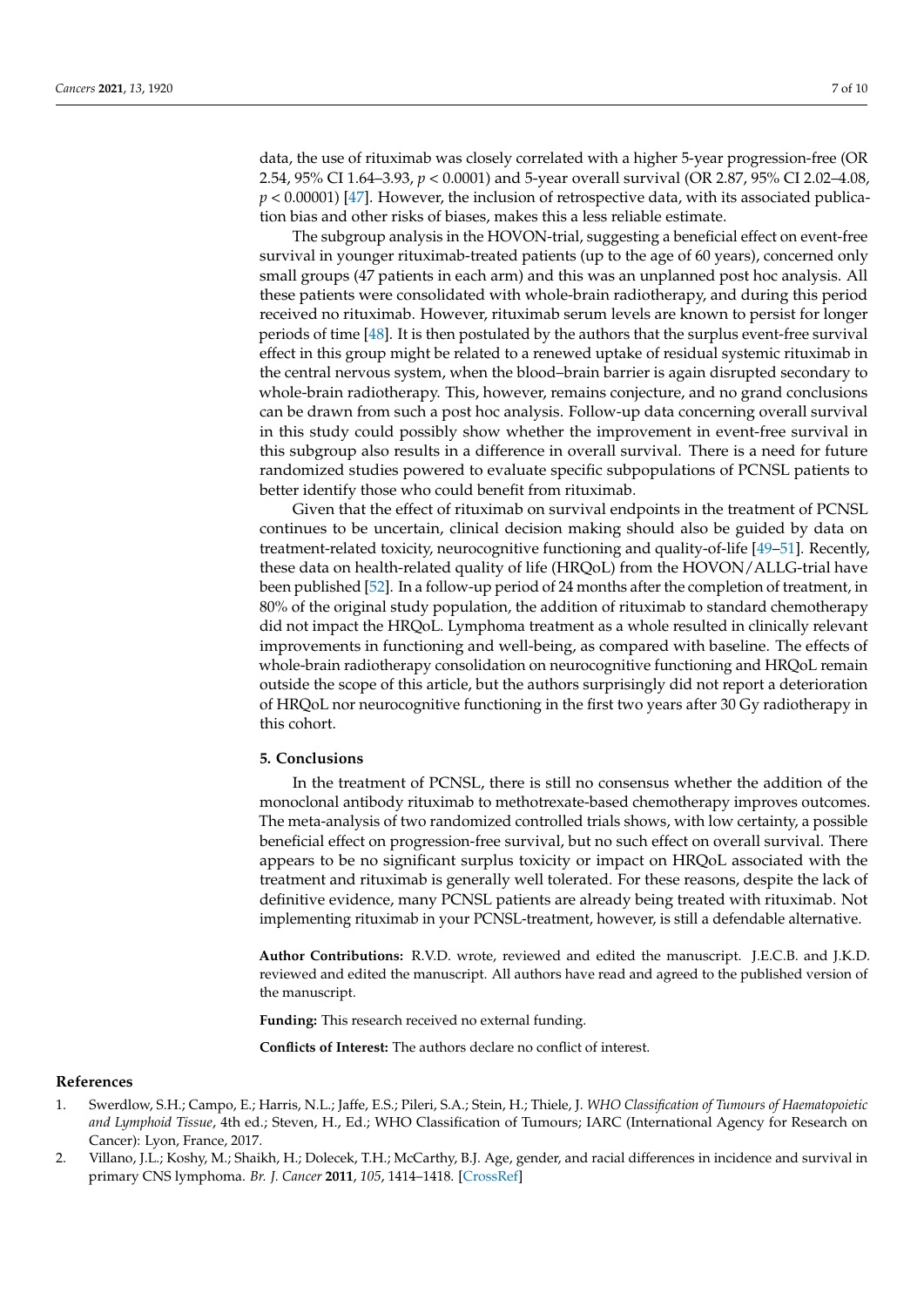- <span id="page-7-0"></span>3. van der Meulen, M.; Dinmohamed, A.G.; Visser, O.; Doorduijn, J.K.; Bromberg, J.E.C. Improved survival in primary central nervous system lymphoma up to age 70 only: A population-based study on incidence, primary treatment and survival in the Netherlands, 1989–2015. *Leukemia* **2017**, *31*, 1822–1825. [\[CrossRef\]](http://doi.org/10.1038/leu.2017.128)
- <span id="page-7-1"></span>4. Ferreri, A.J.; Blay, J.Y.; Reni, M.; Pasini, F.; Spina, M.; Ambrosetti, A.; Calderoni, A.; Rossi, A.; Vavassori, V.; Concon, A.; et al. Prognostic scoring system for primary CNS lymphomas: The International Extranodal Lymphoma Study Group experience. *J. Clin. Oncol.* **2003**, *21*, 266–272. [\[CrossRef\]](http://doi.org/10.1200/JCO.2003.09.139)
- <span id="page-7-2"></span>5. Abrey, L.E.; Ben-Porat, L.; Panageas, K.S.; Yahalom, J.; Berkey, B.; Curran, W.; Schultz, C.; Leibel, S.; Nelson, D.; Mehta, M.; et al. Primary central nervous system lymphoma: The Memorial Sloan-Kettering Cancer Center prognostic model. *J. Clin. Oncol.* **2006**, *24*, 5711–5715. [\[CrossRef\]](http://doi.org/10.1200/JCO.2006.08.2941) [\[PubMed\]](http://www.ncbi.nlm.nih.gov/pubmed/17116938)
- <span id="page-7-3"></span>6. Batchelor, T. Primary central nervous system lymphoma: A curable disease. *Hematol. Oncol.* **2019**, *37*, 15–18. [\[CrossRef\]](http://doi.org/10.1002/hon.2598)
- 7. Hoang-Xuan, K.; Bessell, E.; Bromberg, J.; Hottinger, A.F.; Preusser, M.; Ruda, R.; Schlegel, U.; Siegal, T.; Soussain, C.; Abacioglu, U.; et al. Diagnosis and treatment of primary CNS lymphoma in immunocompetent patients: Guidelines from the European Association for Neuro-Oncology. *Lancet Oncol.* **2015**, *16*, e322–e332. [\[CrossRef\]](http://doi.org/10.1016/S1470-2045(15)00076-5)
- <span id="page-7-4"></span>8. Mendez, J.S.; Ostrom, Q.T.; Gittleman, H.; Kruchko, C.; DeAngelis, L.M.; Barnholtz-Sloan, J.S.; Grommes, C. The elderly left behind—changes in survival trends of primary central nervous system lymphoma over the past four decades. *Neuro-oncology* **2018**, *206*, 87–94. [\[CrossRef\]](http://doi.org/10.1093/neuonc/nox187)
- <span id="page-7-5"></span>9. O'Brien, P.C.; Seymour, J.F. Progress in primary CNS lymphoma. *Lancet* **2009**, *374*, 1477–1478. [\[CrossRef\]](http://doi.org/10.1016/S0140-6736(09)61488-4)
- 10. Thiel, E.; Korfel, A.; Martus, P.; Kanz, L.; Griesinger, F.; Rauch, M.; Röth, A.; Hertenstein, B.; von Toll, T.; Hundsburger, T.; et al. High-dose methotrexate with or without whole brain radiotherapy for primary CNS lymphoma (G-PCNSL-SG-1): A phase 3, randomised, non-inferiority trial. *Lancet Oncol.* **2010**, *11*, 1036–1047. [\[CrossRef\]](http://doi.org/10.1016/S1470-2045(10)70229-1)
- 11. Kasenda, B.; Ferreri, A.J.M.; Marturano, E.; Forst, D.; Bromberg, J.; Ghesquieres, H.; Ferlay, C.; Blay, J.Y.; Hoang-Xuan, K.; Pulczynski, E.J.; et al. First-line treatment and outcome of elderly patients with primary central nervous system lymphoma (PCNSL)–a systematic review and individual patient data meta-analysis. *Ann. Oncol.* **2015**, *26*, 1305–1313. [\[CrossRef\]](http://doi.org/10.1093/annonc/mdv076)
- 12. Von Baumgarten, L.; Illerhaus, G.; Korfel, A.; Schlegel, U.; Deckert, M.; Dreyling, M. The Diagnosis and Treatment of Primary CNS Lymphoma. *Dtsch. Arztebl. Int.* **2018**, *115*, 419–426. [\[CrossRef\]](http://doi.org/10.3238/arztebl.2018.0419)
- 13. Houillier, C.; Taillandier, L.; Dureau, S.; Lamy, T.; Laadhari, M.; Chinot, O.; Molucon-Chabrot, C.; Soubeyran, P.; Gressin, R.; Choquet, S.; et al. Radiotherapy or Autologous Stem-Cell Transplantation for Primary CNS Lymphoma in Patients 60 Years of Age and Younger: Results of the Intergroup ANOCEF-GOELAMS Randomized Phase II PRECIS Study. *J. Clin. Oncol.* **2019**, *37*, 823–833. [\[CrossRef\]](http://doi.org/10.1200/JCO.18.00306)
- <span id="page-7-6"></span>14. Ferreri, A.J.M.; Cwynarski, K.; Pulczynski, E.; Ponzoni, M.; Deckert, M.; Politi, L.S.; Torri, V.; Fox, C.P.; La Rosée, P.; Schorb, E.; et al. Whole-brain radiotherapy or autologous stem-cell transplantation as consolidation strategies after high-dose methotrexate-based chemoimmunotherapy in patients with primary CNS lymphoma: Results of the second randomisation of the International Extranodal Lymphoma Study Group-32 phase 2 trial. *Lancet Haematol.* **2017**, *4*, e510–e523.
- <span id="page-7-7"></span>15. Poortmans, P.M.; Kluin-Nelemans, H.C.; Haaxma-Reiche, H.; Van't Veer, M.; Hansen, M.; Soubeyran, P.; Taphoorn, M.; Thomas, J.; van den Bent, M.; Fickers, M.; et al. High-dose methotrexate-based chemotherapy followed by consolidating radiotherapy in non-AIDS-related primary central nervous system lymphoma: European Organization for Research and Treatment of Cancer Lymphoma Group phase 2 trial 20962. *J. Clin. Oncol.* **2003**, *21*, 4483–4488. [\[CrossRef\]](http://doi.org/10.1200/JCO.2003.03.108)
- <span id="page-7-8"></span>16. Shiels, M.S.; Pfeiffer, R.M.; Besson, C.; Clarke, C.A.; Morton, L.M.; Nogueira, L.; Pawlish, K.; Yanik, E.L.; Suneja, G.; Engels, E.A. Trends in primary central nervous system lymphoma incidence and survival in the US. *Br. J. Haematol.* **2016**, *174*, 417–424. [\[CrossRef\]](http://doi.org/10.1111/bjh.14073)
- <span id="page-7-9"></span>17. Reni, M.; Ferreri, A.J. Therapeutic management of refractory or relapsed primary central nervous system lymphomas. *Ann. Hematol.* **2001**, *80*, B113–B118. [\[CrossRef\]](http://doi.org/10.1007/pl00022772) [\[PubMed\]](http://www.ncbi.nlm.nih.gov/pubmed/11757691)
- <span id="page-7-10"></span>18. Holdhoff, M.; Wagner-Johnston, N.; Roschewski, M. Systemic approach to recurrent primary CNS lymphoma: Perspective on current and emerging treatment strategies. *Onco Targets Ther.* **2020**, *13*, 8323–8335. [\[CrossRef\]](http://doi.org/10.2147/OTT.S192379)
- <span id="page-7-11"></span>19. Coiffier, B.; Lepage, E.; Briere, J.; Herbrecht, R.; Tilly, H.; Bouabdallah, R.; Morel, P.; Van Den Neste, E.; Salles, G.; Gaulard, P.; et al. CHOP chemotherapy plus rituximab compared with CHOP alone in elderly patients with diffuse large-B-cell lymphoma. *N. Engl. J. Med.* **2002**, *346*, 235–242. [\[CrossRef\]](http://doi.org/10.1056/NEJMoa011795) [\[PubMed\]](http://www.ncbi.nlm.nih.gov/pubmed/11807147)
- 20. Salles, G.; Barrett, M.; Foa, R.; Maurer, J.; O'Brien, S.; Valente, N.; Wenger, M.; Maloney, D.G. Rituximab in B-Cell Hematologic Malignancies: A Review of 20 Years of Clinical Experience. *Adv. Ther.* **2017**, *34*, 2232–2273. [\[CrossRef\]](http://doi.org/10.1007/s12325-017-0612-x) [\[PubMed\]](http://www.ncbi.nlm.nih.gov/pubmed/28983798)
- <span id="page-7-12"></span>21. Pfreundschuh, M.; Schubert, J.; Ziepert, M.; Schmits, R.; Mohren, M.; Lengfelder, E.; Reiser, M.; Nickenig, C.; Clemens, M.; Peter, N.; et al. Six versus eight cycles of bi-weekly CHOP-14 with or without rituximab in elderly patients with aggressive CD20þ B-cell lymphomas: A randomised controlled trial (RICOVER-60). *Lancet Oncol.* **2008**, *9*, 105–116. [\[CrossRef\]](http://doi.org/10.1016/S1470-2045(08)70002-0)
- <span id="page-7-13"></span>22. Ewing, J.R.; Brown, S.L.; Lu, M.; Panda, S.; Ding, G.; Knight, R.A.; Cao, Y.; Jiang, Q.; Nagaraja, T.N.; Churchman, J.; et al. Model selection in magnetic resonance imaging measurements of vascular permeability: GADOMER in a 9L model of rat cerebral tumor. *J. Cereb. Blood Flow Metab.* **2006**, *26*, 310–320. [\[CrossRef\]](http://doi.org/10.1038/sj.jcbfm.9600189)
- <span id="page-7-14"></span>23. Muldoon, L.L.; Soussain, C.; Jahnke, K.; Johanson, C.; Siegal, T.; Smith, Q.R.; Hall, W.A.; Hynynen, K.; Senter, P.D.; Peereboom, D.N.; et al. Chemotherapy delivery issues in central nervous system malignancy: A reality check. *J. Clin. Oncol.* **2007**, *25*, 2295–2305. [\[CrossRef\]](http://doi.org/10.1200/JCO.2006.09.9861) [\[PubMed\]](http://www.ncbi.nlm.nih.gov/pubmed/17538176)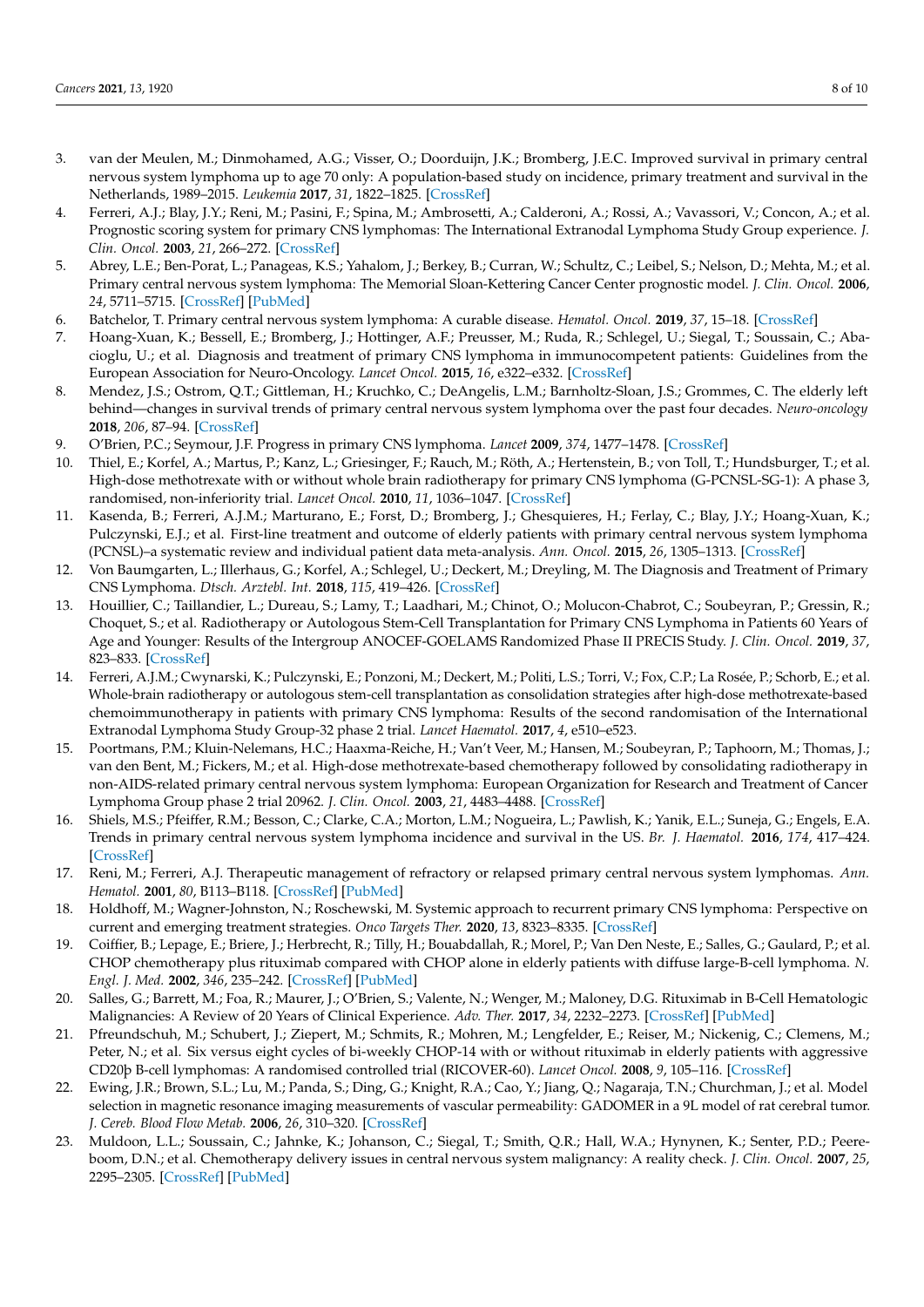- <span id="page-8-0"></span>24. Ferreri, A.J.M.; Cwynarski, K.; Pulczynski, E.; Ponzoni, M.; Deckert, M.; Politi, L.S.; Torri, V.; Fox, C.P.; La Rosée, P.; Schorb, E.; et al. Chemoimmunotherapy with methotrexate, cytarabine, thiotepa, and rituximab (MATRix regimen) in patients with primary CNS lymphoma: Results of the first randomisation of the International Extranodal Lymphoma Study Group-32 (IELSG32) phase 2 trial. *Lancet Haematol.* **2016**, *3*, e217–e227. [\[CrossRef\]](http://doi.org/10.1016/S2352-3026(16)00036-3)
- <span id="page-8-1"></span>25. Ferreri, A.J.; Reni, M.; Foppoli, M.; Martelli, M.; Pangalis, G.A.; Frezzato, M.; Cabras, M.G.; Fabbri, A.; Corazzelli, C.; Ilariucci, F.; et al. High-dose cytarabine plus high-dose methotrexate versus high-dose methotrexate alone in patients with primary CNS lymphoma: A randomised phase 2 trial. *Lancet* **2009**, *374*, 1512–1520. [\[CrossRef\]](http://doi.org/10.1016/S0140-6736(09)61416-1)
- <span id="page-8-2"></span>26. Bromberg, J.E.C.; Issa, S.; Bukunina, K.; Minnema, M.C.; Seute, T.; Durian, M.; Cull, G.; Schouten, H.C.; Stevens, W.B.C.; Zijlstra, J.M.; et al. Rituximab in patients with primary CNS lymphoma (HOVON 105/ALLG NHL 24): A randomised, open-label, phase 3 intergroup study. *Lancet Oncol.* **2019**, *20*, 216–228. [\[CrossRef\]](http://doi.org/10.1016/S1470-2045(18)30747-2)
- <span id="page-8-3"></span>27. Luo, W.; Ji, L.H.; Geng, H.; Ma, X.J.; Xiong, H.; Yin, Q.C.; Yin, Y.J.; Yu, L.; Ma, J. Clinical therapeutic efficacy of rituximab combined with methotrexate on primary central nervous system lymphoma. *Zhongguo Shi Yan Xue Ye Xue Za Zhi* **2016**, *24*, 444–447. [\[CrossRef\]](http://doi.org/10.7534/j.issn.1009-2137.2016.02.025) [\[PubMed\]](http://www.ncbi.nlm.nih.gov/pubmed/27151007)
- <span id="page-8-4"></span>28. Mou, K.; Gu, W.W.; Gu, C.H.; Qi, J.D. Curative efficacy of high-dose MTX combined with Rituxan from treatment primary CNS lymphoma. *Zhongguo Shi Yan Xue Ye Xue Za Zhi* **2017**, *25*, 1406–1409. [\[CrossRef\]](http://doi.org/10.7534/j.issn.1009-2137.2017.05.021)
- <span id="page-8-5"></span>29. Kansara, R.; Shenkier, T.N.; Connors, J.M.; Sehn, L.H.; Savage, K.J.; Gerrie, A.S.; Villa, D. Rituximab with high-dose methotrexate in primary central nervous system lymphoma. *Am. J. Hematol.* **2015**, *90*, 1149–1154. [\[CrossRef\]](http://doi.org/10.1002/ajh.24204) [\[PubMed\]](http://www.ncbi.nlm.nih.gov/pubmed/26414492)
- <span id="page-8-10"></span>30. Birnbaum, T.; Stadler, E.A.; von Baumgarten, L.; Straube, A. Rituximab significantly improves complete response rate in patients with primary CNS lymphoma. *J. Neurooncol.* **2012**, *109*, 285–291. [\[CrossRef\]](http://doi.org/10.1007/s11060-012-0891-7)
- <span id="page-8-11"></span>31. Holdhoff, M.; Ambady, P.; Abdelaziz, A.; Sarai, G.; Bonekamp, D.; Blakeley, J.; Grossman, S.A.; Ye, X. High-dose methotrexate with or without rituximab in newly diagnosed primary CNS lymphoma. *Neurology* **2014**, *83*, 235–239. [\[CrossRef\]](http://doi.org/10.1212/WNL.0000000000000593)
- <span id="page-8-12"></span>32. Mocikova, H.; Pytlik, R.; Sykorova, A.; Janikova, A.; Prochazka, V.; Vokurka, S.; Berkova, A.; Belada, D.; Campr, V.; Buresova, L.; et al. Czech Lymphoma Study Group. Role of rituximab in treatment of patients with primary central nervous system lymphoma: A retrospective analysis of the Czech lymphoma study group registry. *Leuk. Lymphoma* **2016**, *57*, 2777–2783. [\[CrossRef\]](http://doi.org/10.3109/10428194.2016.1167203) [\[PubMed\]](http://www.ncbi.nlm.nih.gov/pubmed/27087066)
- <span id="page-8-8"></span>33. Madle, M.; Krämer, I.; Lehners, N.; Schwarzbich, M.; Wuchter, P.; Herfarth, K.; Egerer, G.; Ho, A.D.; Witzens-Harig, M. The influence of rituximab, high-dose therapy followed by autologous stem cell transplantation, and age in patients with primary CNS lymphoma. *Ann. Hematol.* **2015**, *94*, 1853–1857. [\[CrossRef\]](http://doi.org/10.1007/s00277-015-2470-4)
- <span id="page-8-9"></span>34. Morris, P.G.; Correa, D.D.; Yahalom, J.; Raizer, J.J.; Schiff, D.; Grant, B.; Grimm, S.; Lai, R.K.; Reiner, A.S.; Panageas, K.; et al. Rituximab, methotrexate, procarbazine, and vincristine followed by consolidation reduced-dose whole-brain radiotherapy and cytarabine in newly diagnosed primary CNS lymphoma: Final results and long-term outcome. *J. Clin. Oncol.* **2013**, *31*, 3971–3979. [\[CrossRef\]](http://doi.org/10.1200/JCO.2013.50.4910) [\[PubMed\]](http://www.ncbi.nlm.nih.gov/pubmed/24101038)
- <span id="page-8-13"></span>35. Shah, G.D.; Yahalom, J.; Correa, D.D.; Lai, R.K.; Raizer, J.J.; Schiff, D.; LaRocca, R.; Grant, B.; DeAngelis, L.M.; Abrey, L.E. Combined immunochemotherapy with reduced whole-brain radiotherapy for newly diagnosed primary CNS lymphoma. *J. Clin. Oncol.* **2007**, *25*, 4730–4735. [\[CrossRef\]](http://doi.org/10.1200/JCO.2007.12.5062) [\[PubMed\]](http://www.ncbi.nlm.nih.gov/pubmed/17947720)
- <span id="page-8-6"></span>36. Fritsch, K.; Kasenda, B.; Hader, C.; Nikkhah, G.; Prinz, M.; Haug, V.; Haug, S.; Ihorst, G.; Finke, J.; Illerhaus, G. Immunochemotherapy with rituximab, methotrexate, procarbazine, and lomustine for primary CNS lymphoma (PCNSL) in the elderly. *Ann. Oncol.* **2011**, *22*, 2080–2085. [\[CrossRef\]](http://doi.org/10.1093/annonc/mdq712)
- 37. Gregory, G.; Arumugaswamy, A.; Leung, T.; Chan, K.-L.; Abikhair, M.; Tam, C.; Bajel, A.; Cher, L.; Grigg, A.; Ritchie, D.; et al. Rituximab is associated with improved survival for aggressive B cell CNS lymphoma. *Neuro-oncology* **2013**, *15*, 1068–1073. [\[CrossRef\]](http://doi.org/10.1093/neuonc/not032)
- <span id="page-8-7"></span>38. Rubenstein, J.L.; His, E.D.; Johnson, J.L.; Jung, S.-H.; Nakashima, M.-O.; Grant, B.; Cheson, B.D.; Kaplan, L.D. Intensive chemotherapy and immunotherapy in patients with newly diagnosed primary CNS lymphoma: CALGB 50202 (Alliance 50202). *J. Clin. Oncol.* **2013**, *31*, 3061–3068. [\[CrossRef\]](http://doi.org/10.1200/JCO.2012.46.9957)
- <span id="page-8-14"></span>39. Singh, P.K.; Pan, E. Review of rituximab in primary CNS lymphoma. *J. Neurol. Sci.* **2020**, *410*, 116649. [\[CrossRef\]](http://doi.org/10.1016/j.jns.2019.116649)
- <span id="page-8-15"></span>40. Rubenstein, J.L.; Combs, D.; Rosenberg, J.; Levy, A.; McDermott, M.; Damon, L.; Ignoffo, R.; Aldape, K.; Shen, A.; Lee, D.; et al. Rituximab therapy for CNS lymphomas: Targeting the leptomeningeal compartment. *Blood* **2003**, *101*, 466–468. [\[CrossRef\]](http://doi.org/10.1182/blood-2002-06-1636)
- <span id="page-8-16"></span>41. Schulz, H.; Pels, H.; Schmidt-Wolf, I.; Zeelen, U.; Germing, U.; Engert, A. Intraventricular treatment of relapsed central nervous system lymphoma with the anti-CD20 antibody rituximab. *Haematologica* **2004**, *89*, 753–754.
- 42. Antonini, G.; Cox, M.C.; Montefusco, E.; Ferrari, A.; Conte, E.; Morino, S.; Latino, P.; Trasimeni, G.; Monarca, B. Intrathecal anti-CD20 antibody: An effective and safe treatment for leptomeningeal lymphoma. *J. Neurooncol.* **2007**, *81*, 197–199. [\[CrossRef\]](http://doi.org/10.1007/s11060-006-9217-y) [\[PubMed\]](http://www.ncbi.nlm.nih.gov/pubmed/16937012)
- 43. Rubenstein, J.L.; Fridlyand, J.; Abrey, L.; Shen, A.; Karch, J.; Wang, E.; Issa, S.; Damon, L.; Prados, M.; McDermott, M.; et al. Phase I study of intraventricular administration of rituximab in patients with recurrent CNS and intraocular lymphoma. *J. Clin. Oncol.* **2007**, *25*, 1350–1356. [\[CrossRef\]](http://doi.org/10.1200/JCO.2006.09.7311)
- <span id="page-8-17"></span>44. Liu, C.Y.; Teng, H.W.; Lirng, J.F.; Chiou, T.-J.; Chen, P.-M.; Hsiao, L.-T. Sustained remission and long-term survival of secondary central nervous system involvement by aggressive B-cell lymphoma after combination treatment of systemic high-dose chemotherapy and intrathecal rituximab. *Leuk. Lymphoma* **2008**, *49*, 2018–2021. [\[CrossRef\]](http://doi.org/10.1080/10428190802311375) [\[PubMed\]](http://www.ncbi.nlm.nih.gov/pubmed/18728965)